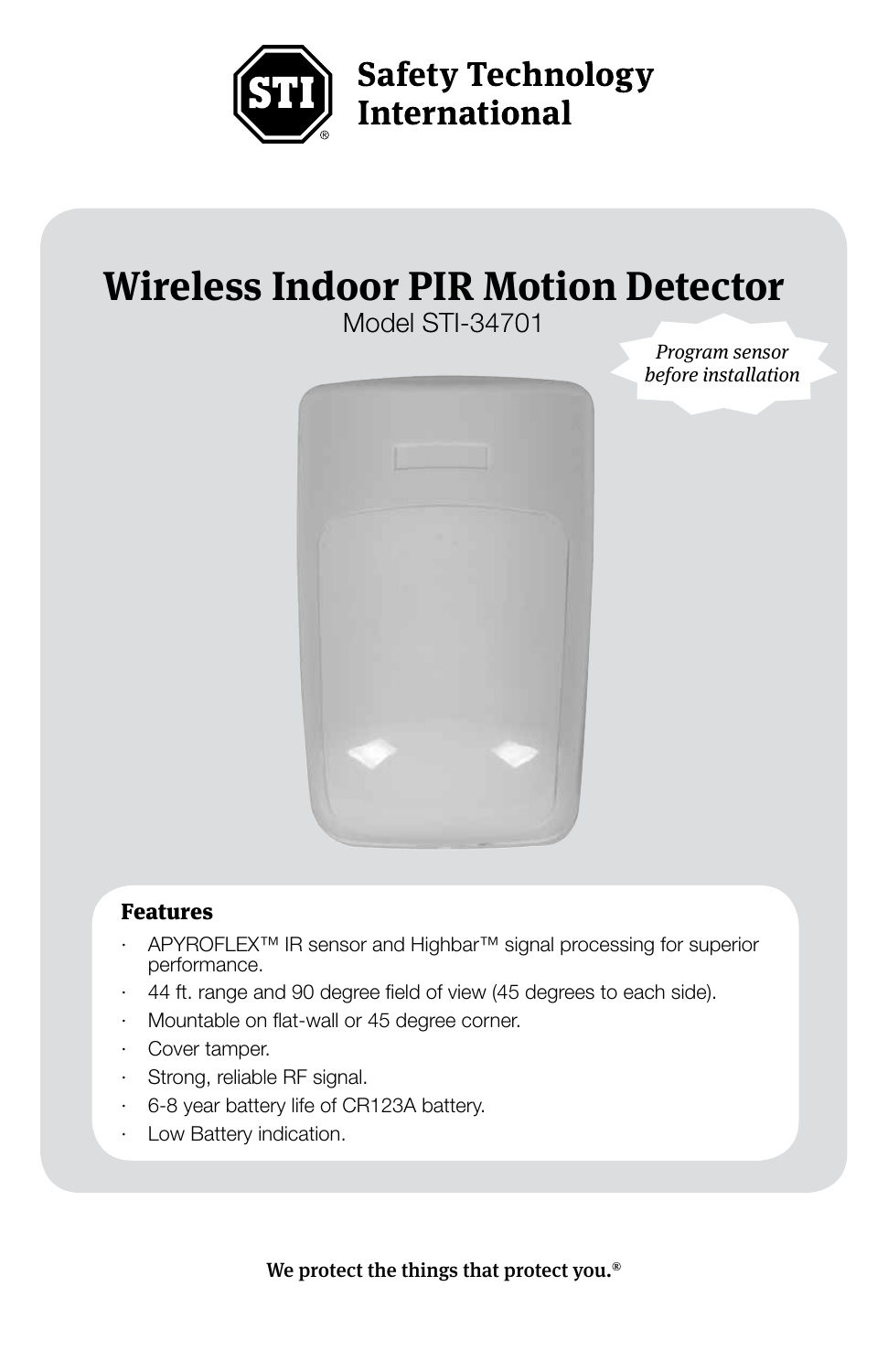# Programming Instructions

- 1. Remove cover by releasing snap closure located at the bottom center.
- 2. Put receiver in program mode (refer to receiver instructions for programming).
- 3. Remove Mylar tab from battery. Unit should immediately program into receiver, if not press the tamper switch.
- 4. Motion sensitivity:
	- · Normal sensitivity: jumper on BOTH PINS
	- · High sensitivity: remove jumper

## Mounting Instructions

- 1. Release holding tab and remove PCB (see internal view for tab location).
- 2. Remove screw knockouts for mounting.
- 3. Replace PCB. Make sure bug / insulation foam is installed.
- 4. Mount at 7.5ft (ideal height) with provided screws and optional anchors.
- 5. Replace cover. Unit immediately goes into 3 minute walk test. To reset walk test, remove cover and reattach.

## Walk Test LED

- 1. LED lights for 3 minutes when motion sensed (only during walk test).
- 2. Wireless transmissions are sent for each detection; so walk test can be used for receiver test as well.
- 3. Motion stops (locks out) sensing for 20 seconds after LED flashes.
- 4. When complete, replace cover fixing screw.

# **Operation**

- 1. **Motion stops (locks out) transmitting wireless sensor alarms for 3 minutes after sending an alarm transmission.** This is to conserve battery life.
- 2. Walk Test LED does not activate in normal operating mode, only works during walk test.
- 3. Tamper: when cover is opened.
- 4. Supervisory: every hour.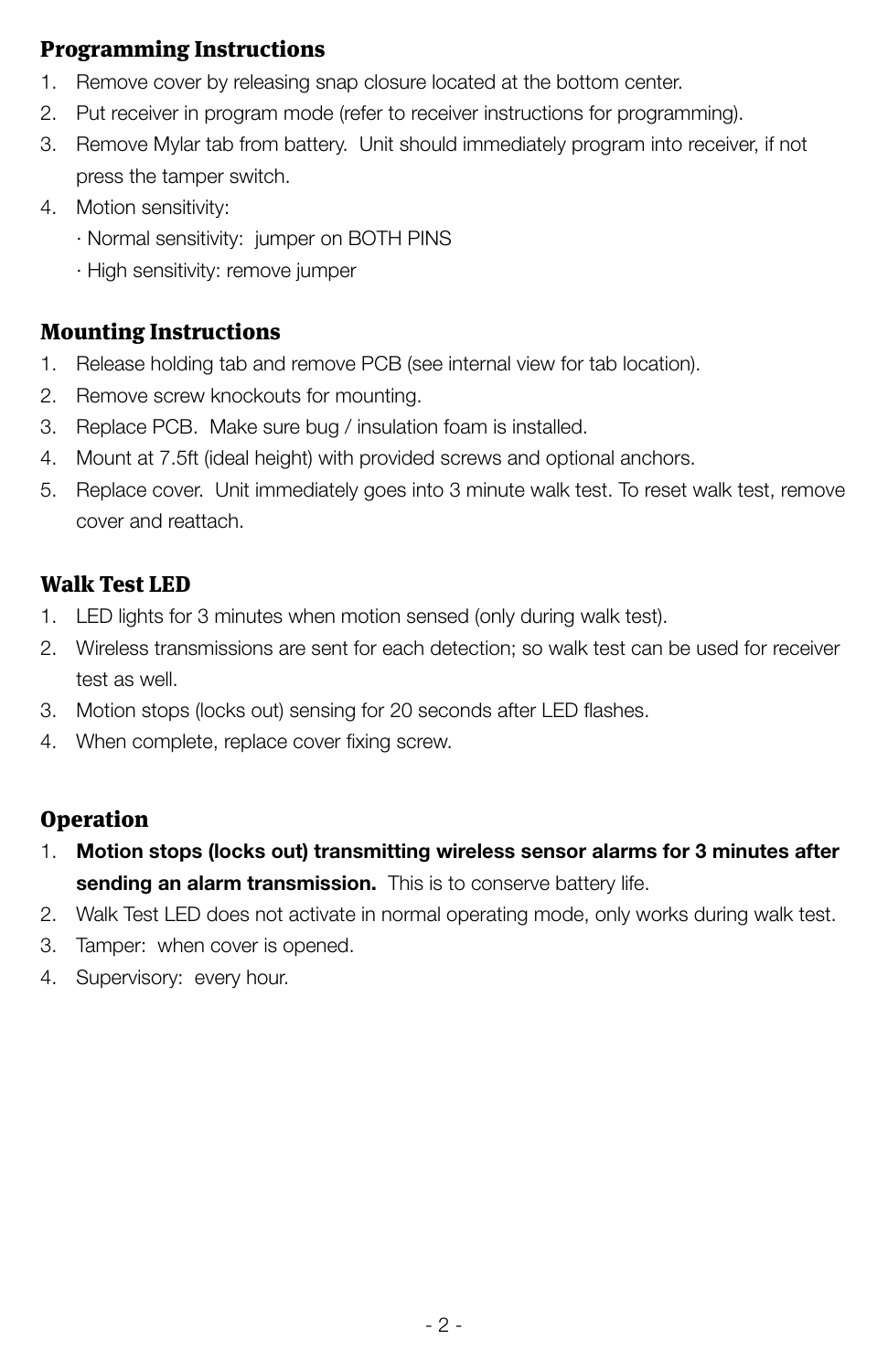# Specifications

- · Mounting Hardware: #6 screw
- · Mounting Height: 7.5ft (ideal height)
- · Replacement battery: CR123A 1500mAH
- · Temperature range: 0°F to 120°F
- · Housing dimensions: 3.7" X 2.37" X 1.65"

Specifications subject to change without notice.